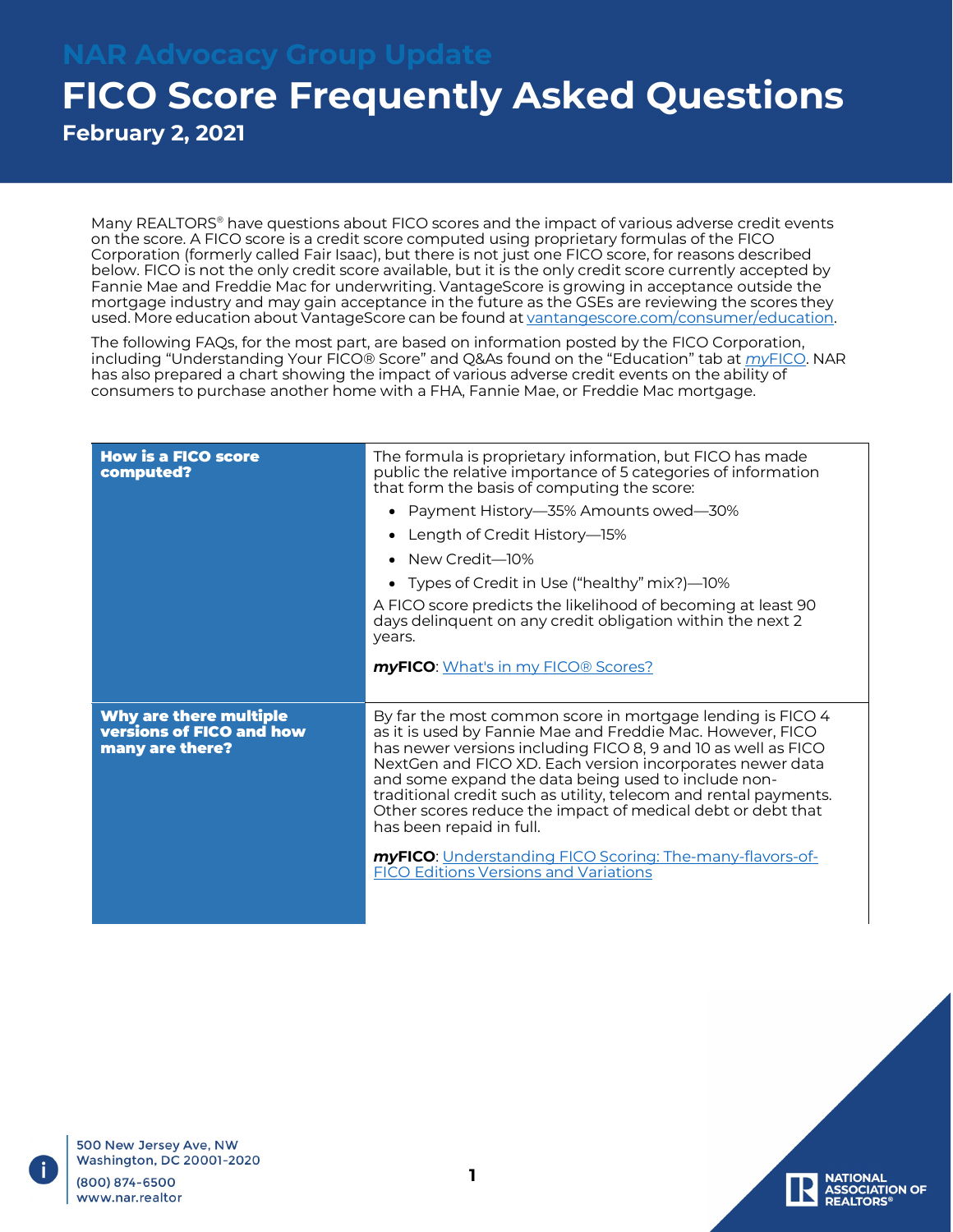**February 2, 2021**

| Why are there 3 different FICO<br>scores for each version?                                                     | FICO adjusts its FICO score formula for each of the 3 national<br>credit reporting agencies—Experian, Equifax, and TransUnion—<br>to take advantage of their unique data strengths. In addition,<br>not all credit information is reported to all 3 credit bureaus, and<br>there can be errors in a person's credit record, such as<br>information on accounts of other people due to similar names,<br>social security numbers, or addresses.<br>Note, lenders will use the FICO score, but many will augment<br>their credit decision with additional criteria (application data<br>elements for example) they want to consider. |
|----------------------------------------------------------------------------------------------------------------|------------------------------------------------------------------------------------------------------------------------------------------------------------------------------------------------------------------------------------------------------------------------------------------------------------------------------------------------------------------------------------------------------------------------------------------------------------------------------------------------------------------------------------------------------------------------------------------------------------------------------------|
| Why does a credit check<br>reduce a FICO score (even if<br>the credit check does not<br>result in new credit)? | FICO's research shows that more credit shopping, resulting in<br>more inquiries, correlates with a higher risk of future default.<br>Consumers for whom there has been no credit check are<br>generally less risky. Not all inquiries will affect the score.<br>When they do, an inquiry has a relatively small impact on a<br>FICO score, typically less than 5 points.<br>The formula only considers inquiries over the last 12 months.<br>Please visit myfico.com for more details.<br>Consumers with more inquiries are more likely to have a future<br>default.                                                               |
| <b>How does credit shopping</b><br>affect one's credit score?                                                  | The FICO score ignores any mortgage, student loan, or auto loan<br>inquiries made within the previous 30 days. The score also looks<br>for inquiries made in the 11 months before that, and reduces all<br>such inquires within any 45-day window to a single inquiry.<br>FICO/blog: Credit Checks: What are credit inquiries and how do<br>they affect your FICO® Score?                                                                                                                                                                                                                                                          |

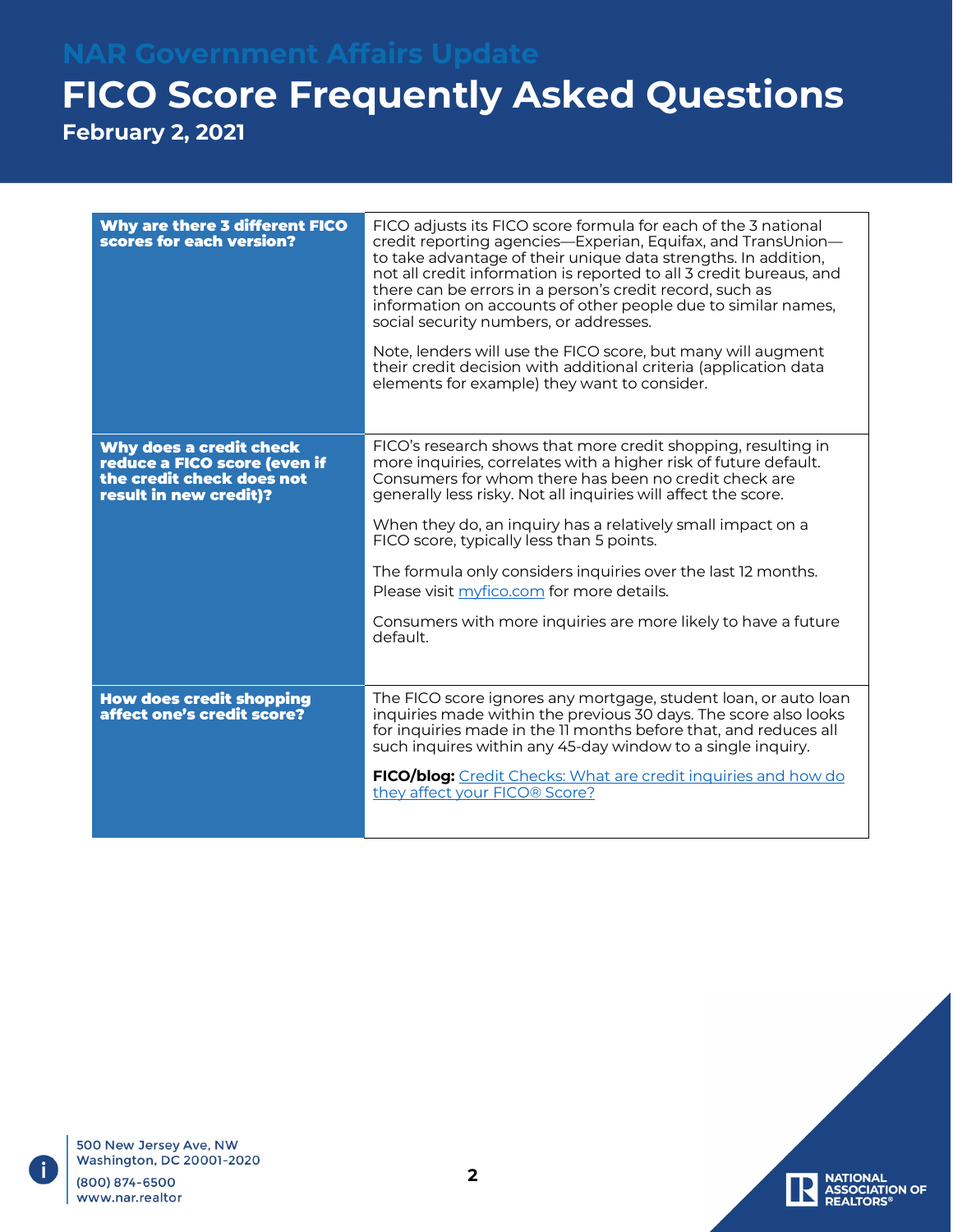## **FICO Score Frequently Asked Questions February 2, 2021**

| <b>How long will negative</b><br>information remain on your<br>credit report?        | Late payments: 7 years [borrowers who use a shortsale<br>$\bullet$<br>and "deed in lieu" often have already had their lender<br>report late payments].<br>Bankruptcies: 7 years (10 years for full discharge of debt).<br>Foreclosures: 7 years.<br>Generally speaking, the impact of adverse information on a<br>FICO score lessens over time.<br><b>FICO/blog:</b> Research Looks at How Mortgage Delinquencies<br><b>Affect Scores</b>                                                                                                                            |
|--------------------------------------------------------------------------------------|----------------------------------------------------------------------------------------------------------------------------------------------------------------------------------------------------------------------------------------------------------------------------------------------------------------------------------------------------------------------------------------------------------------------------------------------------------------------------------------------------------------------------------------------------------------------|
| <b>How long will a foreclosure</b><br>affect your FICO score?                        | Foreclosures stay on a credit report for 7 years, but the impact<br>lessens over time. If other credit obligations are being met, the<br>FICO score will begin to improve gradually over time.<br>Generally speaking, if a foreclosure is the only negative on the<br>credit report, it will have less impact to a score than will a                                                                                                                                                                                                                                 |
|                                                                                      | Foreclosure and other negative items posted in the file. A<br>foreclosure could lower the score 100+ points.<br>FICO/blog: Research Looks at How Mortgage Delinquencies<br><b>Affect Scores</b>                                                                                                                                                                                                                                                                                                                                                                      |
| <b>How does a short sale or</b><br>"deed- in-lieu" affect your<br><b>FICO score?</b> | Generally speaking, short sale, deed-in-lieu and foreclosure<br>will all have a similar impact to the borrower's FICO score.<br>How much the score changes will depend on how the short<br>sale or DIL is reported and on the other information in the<br>credit report. If reported in a way that indicates "not paid as<br>agreed," the FICO score could go down 100+ points. Late<br>payments stay on a credit report for 7 years, but the impact<br>lessens over time.<br><b>FICO/blog:</b> Research Looks at How Mortgage Delinquencies<br><b>Affect Scores</b> |

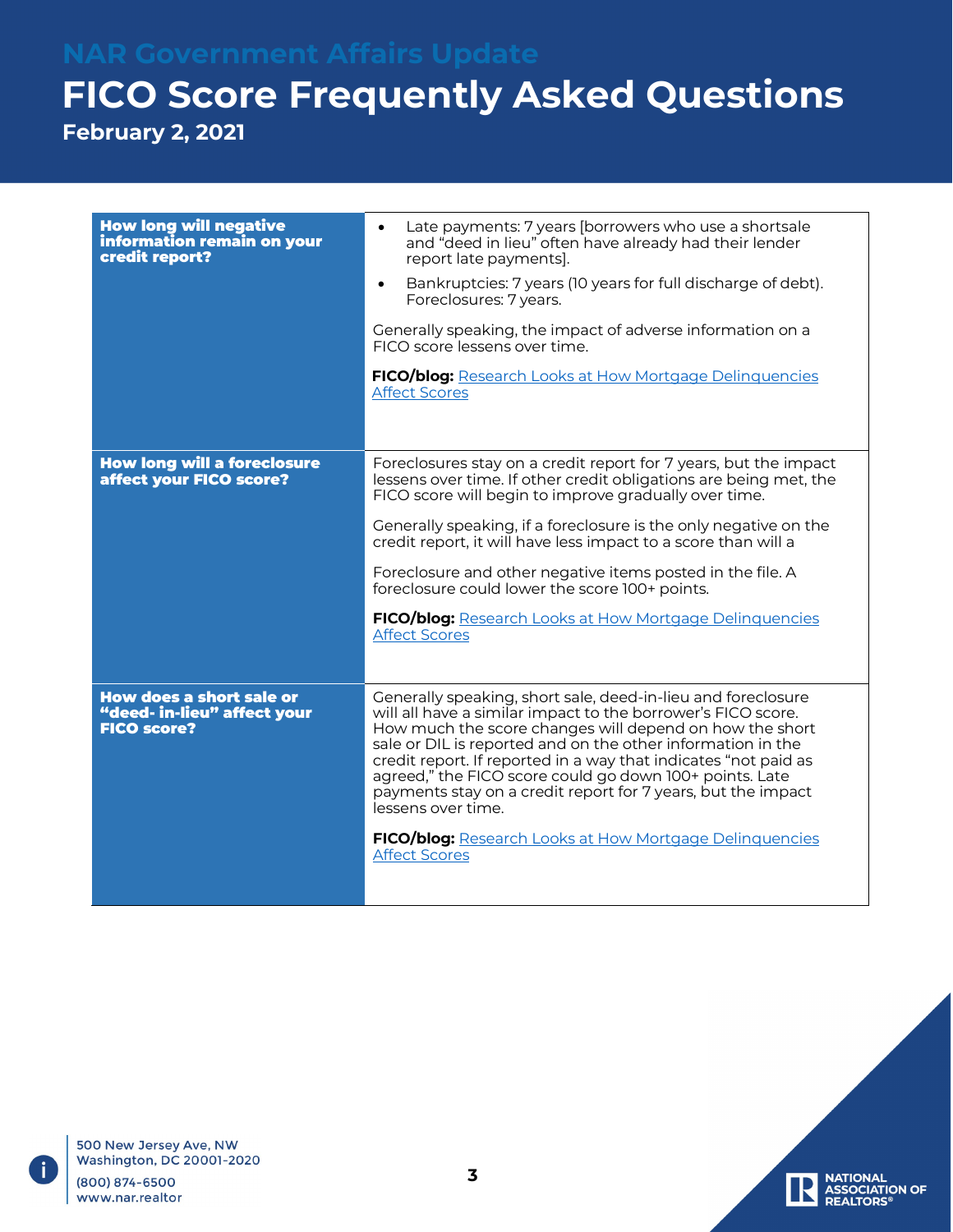**February 2, 2021**

| <b>How does a bankruptcy affect</b><br>your FICO score?        | Bankruptcies stay on your credit report for 7 years (10 years if<br>there is a full discharge of debt). Because they often involve<br>more than one account, bankruptcies generally have a<br>greater negative impact on the FICO score compared to a<br>foreclosure, short sale or "deed-in-lieu"<br><b>FICO/blog:</b> Research Looks at How Mortgage<br>Delinquencies Affect Scores                                                                                                                                                                                                                                                                                                                                                                                                                                                                                                                                                                                                                                                                                                                                                                                                                                                                                                                                                                                                                                                                                                                                                                                                                                                                                                           |
|----------------------------------------------------------------|-------------------------------------------------------------------------------------------------------------------------------------------------------------------------------------------------------------------------------------------------------------------------------------------------------------------------------------------------------------------------------------------------------------------------------------------------------------------------------------------------------------------------------------------------------------------------------------------------------------------------------------------------------------------------------------------------------------------------------------------------------------------------------------------------------------------------------------------------------------------------------------------------------------------------------------------------------------------------------------------------------------------------------------------------------------------------------------------------------------------------------------------------------------------------------------------------------------------------------------------------------------------------------------------------------------------------------------------------------------------------------------------------------------------------------------------------------------------------------------------------------------------------------------------------------------------------------------------------------------------------------------------------------------------------------------------------|
| <b>How does a loan modification</b><br>affect your FICO score? | It depends on whether the lender reports it and, if so, how.<br>Note, the U.S. consumer credit reporting system is voluntary.<br>Starting in February 2009, some lenders began to report<br>consumers participating in a loan mod program (using existing<br>code AC to signal partial-payment—not paid as originally<br>agreed). This could significantly lower the FICO score. In<br>November 2009 the credit reporting agencies introduced a new<br>code (CN) to mean "loan modified under a Federal government<br>plan,". The FICO scoring formula currently ignores the CN code,<br>but this could change if FICO researchers find that appearance<br>of the new code is predictive of future credit risk. Generally, data<br>shows that borrowers not paying as originally agreed are more<br>likely to become seriously delinquent in the near future.<br>If the loan modification is reported as the same loan<br>with changes, the score impact should be minimal.<br>If the loan modification is reported as a brand-new loan, the<br>score could be affected more by the inquiry, balance, and a new<br>"open date."<br>In either case, if the lender also reports that the borrower has<br>not made payments as originally agreed, the FICO score could<br>go down.<br>The Consumer Data Industry Association (CDIA) provides<br>reporting options available to furnishers for borrowers impacted<br>by a disaster such as the pandemic. A reporting option cited by<br>the CDIA is to report special comment code AW ("affected by<br>natural or declared disaster"), which has not impact on FICO<br>score.<br>FICO: Credit Reporting in the U.S. During the COVID-19<br>Pandemic |
|                                                                |                                                                                                                                                                                                                                                                                                                                                                                                                                                                                                                                                                                                                                                                                                                                                                                                                                                                                                                                                                                                                                                                                                                                                                                                                                                                                                                                                                                                                                                                                                                                                                                                                                                                                                 |